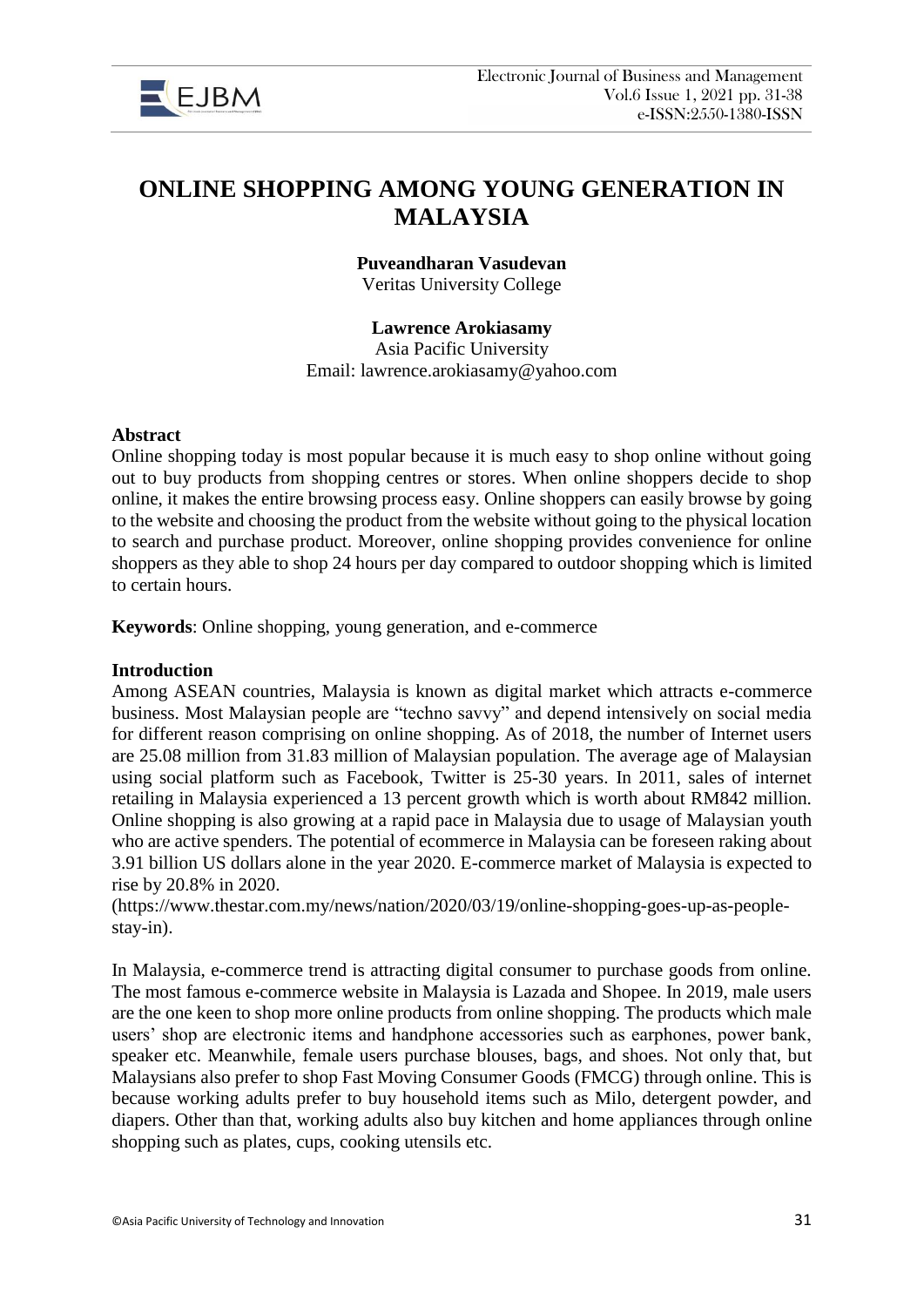Due to COVID-19, shopping activities in Malaysia dropped drastically due to Movement Control Order (MCO) imposed by Malaysian government on 18th March 2020. However, online shopping demand has increased as spending habit of Malaysian consumer also increased during MCO. Although Malaysian prefer to spend less but most of Malaysian who are working at home during MCO period purchase goods from online. This is because they have limited choice to go out to buy essential items. Online shopping is preferred destination for people to buy goods during MCO period. Moreover, government which announced stimulus package during Covid-19 to support economy will further enhance online shopping during Movement Control Order (MCO).

# **Research Issue**

The shopping preference among society today is determined by shopping motives and shopping options available. Shopping motives refers to a customer needs and wants related to the choice of outlet at which to shop for a specific product. Shopping motives also categorised as functional needs such as accessibility and availability of the product at the chosen outlet. Shopping options evoked set of available to customers to satisfy their shopping motives for a specific class product or service. These factors could also determine society behaviour of online shopping. But online shoppers are known as people who have lower social orientation. They usually prefer to stay at home so that they do not mix with the crowd. Today's generation are known as active spenders and prefer online shopping due to personal enjoyment. They do not prefer to socialize much with people, so they choose to prefer to spend less time in shopping but prefer to shop online which is convenient for them. Socializing society prefer outdoor shopping, whereas society, which is less socializing, prefers online shopping (Rajamma, R.K & Neeley, C.R,2009).

Online shopping gives options to retailers to determine consumer behaviour that display in searching for, purchasing using, evaluating, and disposing of products and services that they expect will satisfy their needs. Retailers should see consumers not only buyers but also Internet users. They complete the purchasing related tasks to buy a product same as traditional retailer. Consumers must interact with Internet while directing their process on their own. Retailers must understand consumers need and concerns due to the nature of online environment. Therefore, retailers should adjust online offerings to gain competitive advantage. They need to offer the right product or service which is unique so that consumers will experience online shopping and will repeat purchases in online shopping. Thus, this will increase online shopping among the consumers (Rudansky &Kloppers, 2006).

There are many reasons which contribute to the growth of online shopping. The availability of lower prices is reason of people adopting online purchasing. With online shopping, it is cheaper and easier to research goods and services before buying. Lower search cost happens because of Internet technology and search engineer and together with personal experience in using Internet are the other aspects which increase online shopping. Other factors which contribute an individual to prefer online shopping is expansion of shopping options beyond the traditional methods which is time consuming. This study intends to explore what are the factors of influencing people to do online shopping among today's generation (Changchit C, Cutshall, R. Lonkani R.Pholwan K & Pongwirritthon R. 2018).

# **Online Shopping Development in Malaysia**

The Internet era began in Malaysia in 1995 where the number of Internet hosts grow around 1996. According to MIMOS, every thousand Malaysians had access of Internet communication from home in 1996. In 1998, the number of Internet users grow to 2.6% of the total population.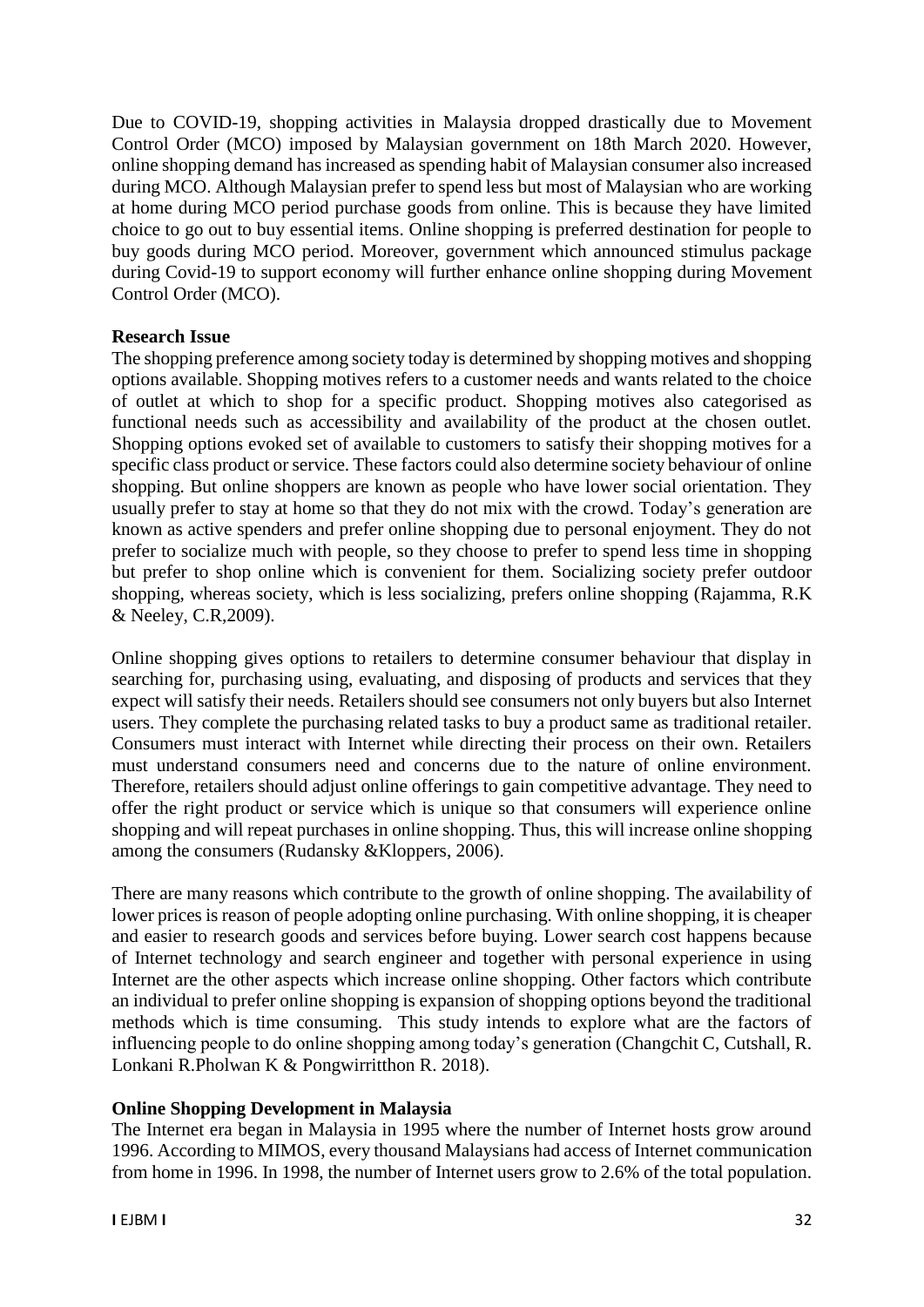Thus, this has contributed to increase of computer sales which is 467,000 in 1998 and 701,000 in 2000. Public schools have been equipped with computer labs to develop knowledge among students. Malaysian government also gives tax incentives for purchase of laptops with Internet communications. Many public and private institutions have incorporated IT technologies to smoothen their daily operations.

The development of Internet began in Malaysia where MIMOS launched JARING in 1992 which was part of 6th Malaysian Plan to provide Internet service in the country. The main objective of JARING is to support education, research, and telecommunication activities. JARING also became the first provider of Internet telecommunications with the introduction of WWW and Gopher. The internet communication was upgraded to 1.5mbps in 1995 with increase of data transmission within JARING. In the same year, JARING was able to get access in 16 major cities which is Damansara, Petaling Jaya, Shah Alam, Bangi, Melaka, Seri Gading, Johor Bahru, Ipoh, Pulau Pinang, Alor Setar, Kuala Terengganu, Kota Bharu, Kuantan, Kuching, Kota Kinabalu and Kuala Lumpur.

Since then, Malaysia has rapidly increasing its broadband download speed and broadband penetration has performed well compared to Southeast Asian countries. To enable more internet access, JARING signed MOU with many private companies that allowed public to get more support for accessing Internet. The Internet connectivity in Malaysia becomes faster when Malaysia signed MOU with AIH from Japan to increase Asia Pacific users both local and internationally. JARING also made installation of international link of 45Mpbs during Internet conference, INET 97. The number of Internet subscribers also increase from 100,000 to 300,000 in 1997.

This has created many opportunities for telecommunication companies to establish in Malaysia. During the 1990's and 2000's era, many telecommunication companies established to build telecommunication market due to increased network and speed of Internet connectivity. Thus, privatization took place to offer more telecommunication service to people. In 1986, Telecommunications Department of Malaya and Telecommunications Sabah and Sarawak form Telecommunications of Malaysia. This formation led to creation of Telekom Malaysia Berhad in 1987. It went to Stock Exchange of Malaysia now known as Bursa Malaysia in 1990. Today's Telekom Malaysia had the largest market share which has 96.7%. This growth gave focus for Telekom Malaysia to fully concentrate on telecommunication, Internet, and multimedia business.

There are other telecommunication companies which established during the year 2000's which is Digi, Maxis, Celcom etc. This telecommunication companies increase the social mobility of people to interact with one another after hand phone becomes necessity in people's daily life. Although, hand phone does not have Internet facility at that time, but it plays a major role of people connecting with one another and interacting by sending messages, video call and listening to music. This gives opportunity of many people to consume hand phones and sales of hand phone increase due to convenience of people using it.

During the early 2000's, Internet usage become popular in computer and laptops. The reliability of Internet depends on computer and laptops where many people able to surf Internet. Initially, people use Internet for chatting, email, and surfing website to gain knowledge. Certain organization took advantage of Internet by promoting their products in online. This gives many Internet users to know about new products which is available in the market. The era of Internet helps digital advertising through online where organization can advertise their products in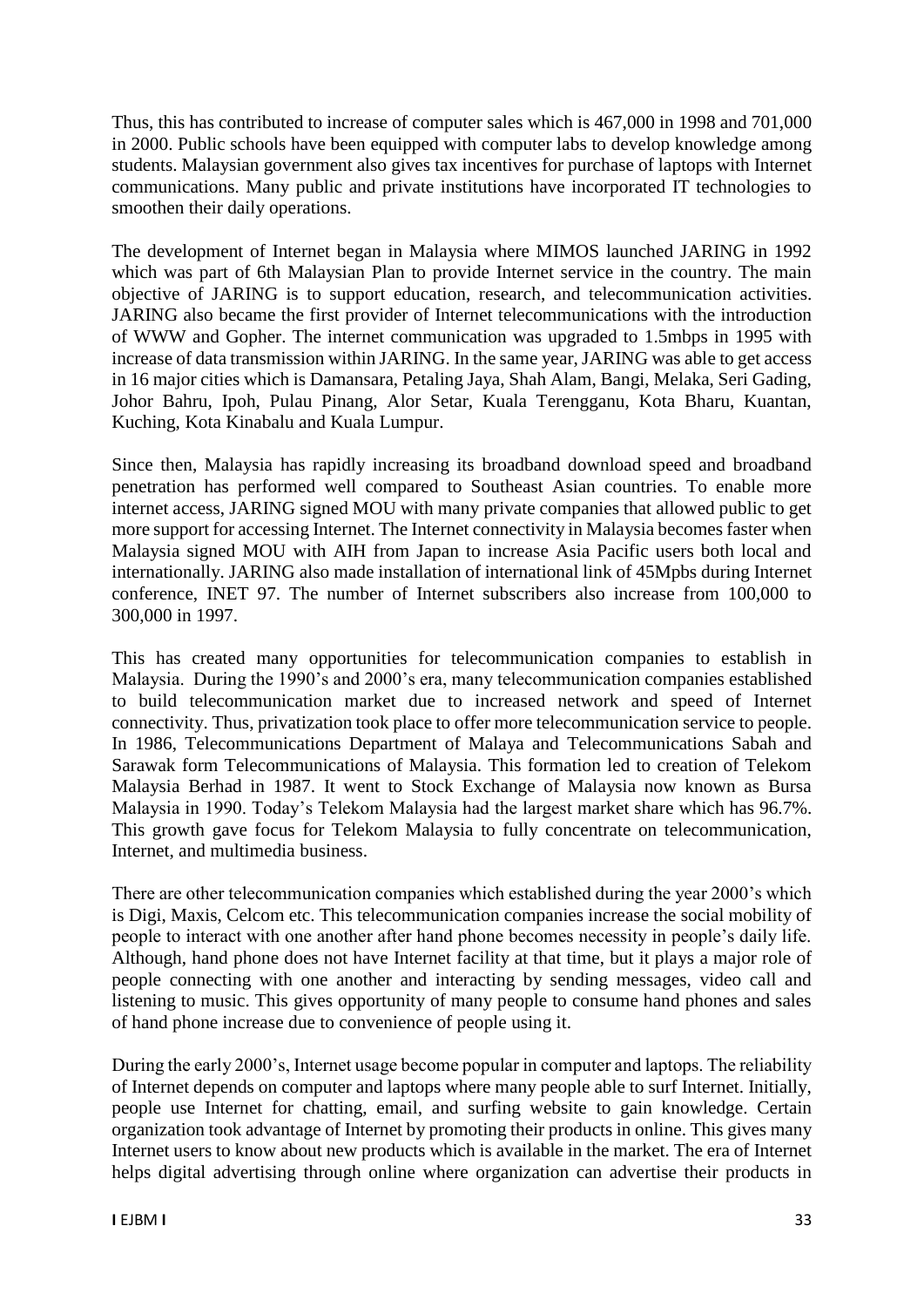online. Many websites are created by organization to promote their products in online so that it will reach many people rather than promoting their products through printed and mass media. This will also reduce operating cost where organization does not need to fork out huge sum of money for advertising.

The digital advertising helps many companies to advertise products in online. Online advertising mostly display advertising which conveys message by text, logos, animation, photographs, or videos to promote their products. An advertiser targets multiple websites about a user's online activity. This is known as targeted advertising. Advertisers also target their audiences by contextual to deliver display ads related to the content of the web. Although, advertising became popular in online, but it does not create any enthusiasm among people to purchase product. Online advertising helps organization to promote product, but it does not help to increase sales as people need to buy items through store or shops to consume the product.

Online advertising later developed into online commerce or known as ecommerce. Ecommerce is the activity of buying products or services on online services of the Internet. Ecommerce websites allow consumers to purchase product through online without going to physical market or place to purchase item. There are many factors contribute to capability of ecommerce business to reach among people. One of the factors is increase in usage of ecommerce. Ecommerce will be useful when consumers feels that ecommerce business will give benefit to them. To improve online sales, retailers need to convince consumers to attract more people to purchase goods in online.

The development of ecommerce is taking shape among many international companies to give options to tap into market. To ensure this, the companies did proper planning by producing strategic sales and marketing plan to convert international consumers to purchase their product. The expectations of online commerce depend on whether the product can meet expectation from people. Ecommerce later developed as one of the popular options to provide online transaction and sales. Website are created to give options to buyer to choose variety of products in online. The consumers will have many choices to choose products to purchase which is easy and fast for them rather than experiencing outdoor shopping which consume more time.

At beginning, ecommerce is not attractive, and many people still prefer to do outdoor shopping because the reliability of online shopping is limited. This is because Internet facility was at computer and laptops only. Internet options became limited due to accessibility was not available at many places. In the early 2010, the technology of hand phone changed the perceptions of people mindset. Hand phone which was a necessity in people's daily life take a turn when smartphone was introduced at that time. The introduction of Apple and Samsung phone became viral due to their inclusion of Internet facility. Many people changed their hand phones to smartphones which enable them to use mobile phone together with Internet. This gives them more accessibility to use internet without relying on computer and laptops.

The development of smartphone allows many users to communicate among each other through mobile phone. The introduction of WhatsApp in smartphone device enables many people to use Internet often. The usage of smartphone increased which makes ecommerce to take different shape into entering digital marketing. Many organizations created website to sell their products in online. The sales of ecommerce started to increase when the level of Internet penetration become high after many people started to use smartphone. Ecommerce becomes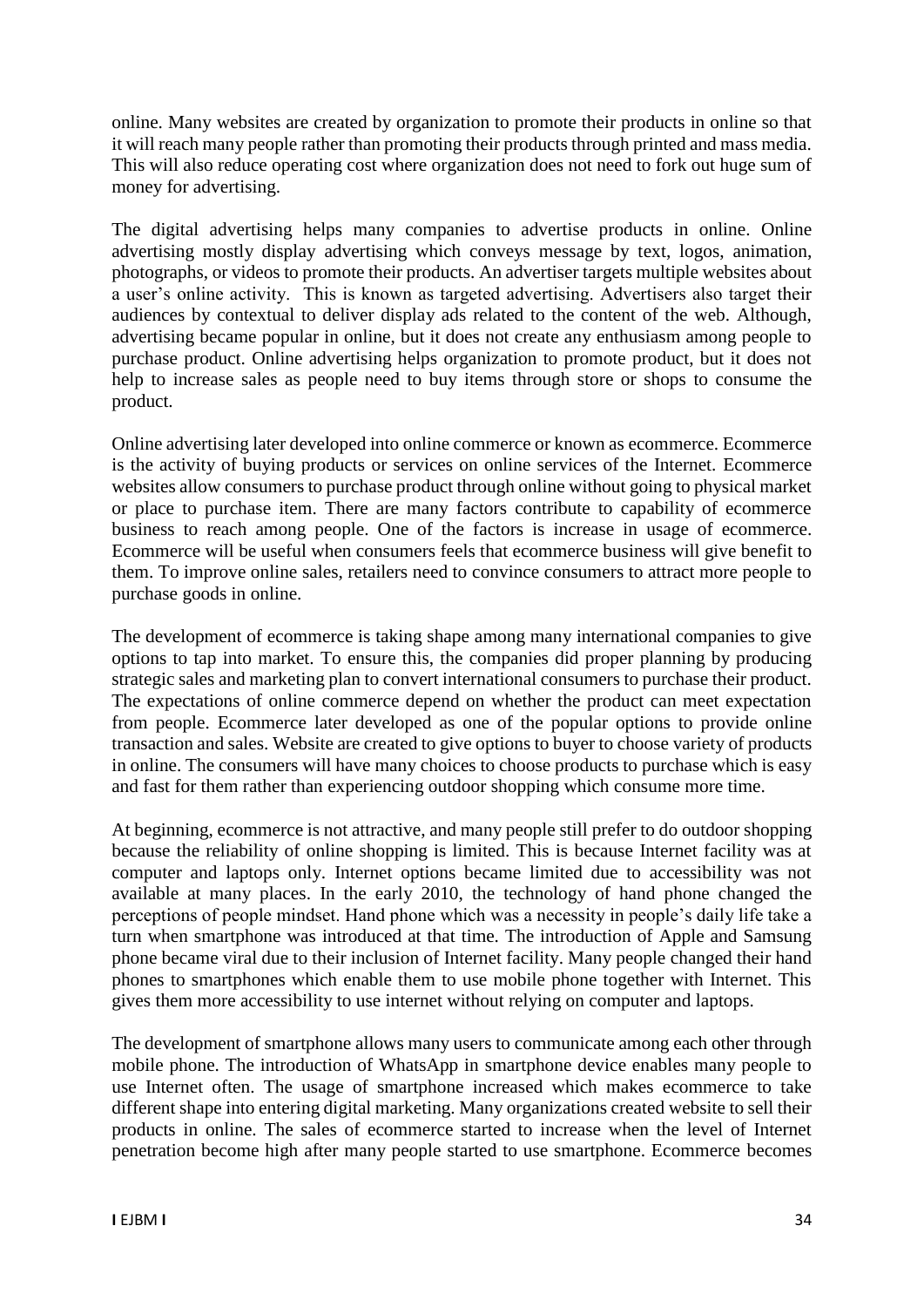necessity in people's life same as hand phone today because ecommerce business replacing many businesses such as grocery, food, fashion, home appliances, electronic items etc.

# **Online Shopping growth in Malaysia**

Malaysian are known as big spenders on purchasing products and service. During the early 1990's, shopping complexes has been established in Malaysia for people to shop for products. Malaysian spending habit has changed tremendously due to household income increase in the early 1990's. Job opportunities and economic growth in Malaysia has increased and this gives opportunity for many Malaysian to improve their lifestyle. Household incomes increment also increase Malaysian purchasing habit. Many Malaysian who was purchasing items such as grocery and pantry items tend to change their shopping habit by purchasing products such as fashion, accessories, electronic etc.

This gives opportunities for many shopping complexes to be established in Malaysia. Before the emergence of Internet, many Malaysians prefer outdoor shopping. Shopping complexes are built with car parking to give convenience for consumers to shop in shopping complex. The development of shopping complex began when Malaysians are purchasing basic items such as grocery items and clothing items. Initially, departmental stores were established to meet consumers demand for the product. Departmental stores such as Giant, Bintang, Mydin have established to give options of people to shop variety of products. When consumers' income keeps on increasing, the demand also got increased. Many consumers started to purchase more products and departmental stores such as Giant later developed into hypermarket.

Departmental stores and hypermarket were ruling the roost in Malaysia which have established in many places for convenience of consumers to purchase product. Consumers enjoy outdoor shopping, and this gives another opportunity for departmental stores and hypermarket to develop into shopping complexes. During the early 2000's, shopping complexes developed into mega complex, which is AEON Big, Berjaya Times Square, Suria KLCC etc. Shopping complexes became popular which it includes restaurant and entertainment outlet. This makes many people to visit shopping mall and shopping mall also contributed to the economic growth in this country.

In the early 2010's. android phone became famous among people. Hand phones which was only a device which connects with people became popular when it includes internet, and the usage of Android phone became popular. The usage of hand phone increase and there are many phones available with Internet facility such as Samsung and Apple phone. Although, android phones were popular, but many Malaysian people prefer outdoor shopping because the consumer can buy directly and able to see product display in store rather than buying products from online. Furthermore, consumers trust outdoor shopping because they can see the product in a detailed manner.

The emergence of online shopping started to happen when advancement of technology happened after 2010. Although outdoor shopping is popular but due to advancement of technology, many websites are created to sell their products in online. In beginning, online shopping was not popular but it started to become popular when people started to have confidence on buying product from online. According to Wei L.H, Osman, M.A Zakaria, N &Bo. T (2010), confidence is important factor for people to purchase products from online. The reliability of website is important factor for people to purchase products from online. This makes people to continue to pursue online shopping due to reliability of website.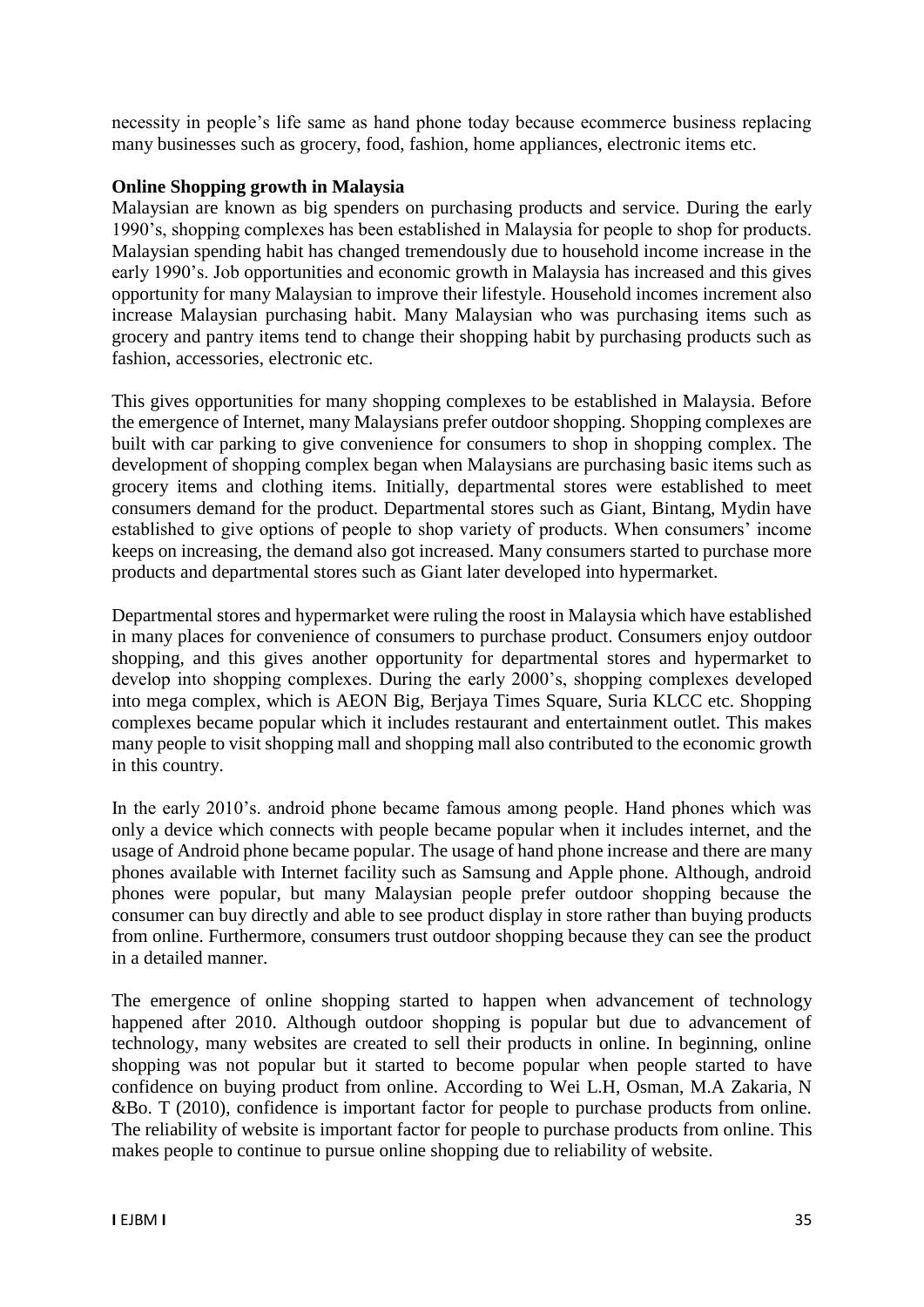According to Paynter John, Lim, Jackie (2001), online shopping eliminates traditional method purchasing which is time consuming such as issuing purchase order, getting approval and tracing invoices which could lead to high transaction cost. Online shopping will automate this process which helps companies to increase speed and reduce the cost of purchasing transaction. Customers also could reach a company within 24 hours. This will create new market and segments which increase business competitive advantage. Moreover, selling online products also reduce other cost such as rental or buying a space to operate business. Online shopping also could provide more benefits such as interactive communication, speed of delivery which will only be available through online shopping.



Figure 1: Malaysia: Consumer Spending

## Source: Trading Economics.com Department of Statistics Malaysia.

According to TradingEconomies.com, annual sales have increased significantly since 2017 for ecommerce in Malaysia. Malaysia has high internet penetration of 80.1 percent which is higher compared to other Southeast Asian countries. The Malaysian government plans to increase internet penetration to 90 percent. The online shopping categories include travel which contribute 39 percent of ecommerce. Meanwhile consumer electronics categories contribute around 17.3 percent and furniture and household categories contributes around 13 percent.

Although Malaysia has 4-year growth, but half of Malaysian population not yet shop online. This is because there are some Malaysian people age above 40 years old still prefer to do outdoor shopping. They believe that outdoor shopping is easy, and they can buy directly from shop rather than purchasing it online. There are 16 million shoppers who are not purchasing products from online. The average age of people purchasing online shopping is 24 years' old which is tech savvy. Among Generation, X. Y and Z, Generation Z are known as tech savvy and has technological knowledge compared to Generation X and Y. Generation Z which born in the late 2000's is started to use digital technology and they are comfortable using Internet and social media.

Even tough, Malaysian ecommerce market is in a modest growth, but many Malaysian are using their smartphones to purchase products from online. Around 62 percent of Malaysian people are using smartphone to purchase product from online. Currently Malaysian Internet penetration is 63.9 percent. There are 47 percent of all ecommerce transaction are done through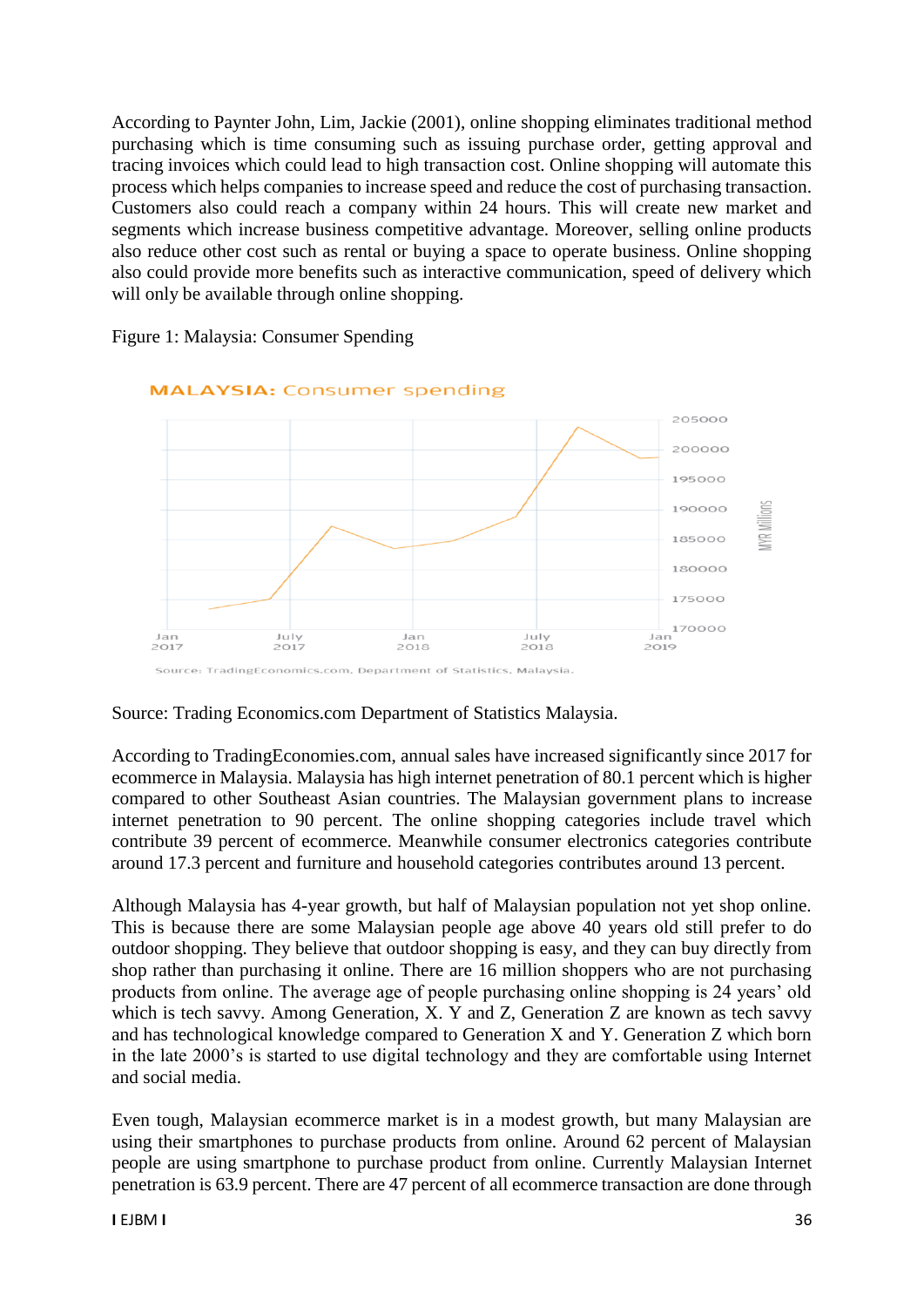mobile phones. Shopping through mobile device is expected to increase at 31.4 percent in the following year 2021. This is because many domestic banks are encouraging digital payment system for ecommerce. Thus, this will encourage many people to consume products through online.

However, during Covid-19, there are many people are spending less and prefer to save more due to uncertainty of job security and income. People are more cautious of spending money and only purchase more essential things such as grocery items, household items, health items and etc. But Malaysian people are spending more time on online and showing willingness to purchase online items. Malaysian government which announced stimulus package to support the Malaysian economy during uncertain times will provide relief for Malaysian people to continue purchase product. Thus, online shopping will be in demand because many consumers will not go out to do shopping and prefer to purchase products from online.

According to MIDA, income from ecommerce transactions between 2015 and 2017 grew around 6% on which there is an increase of RM50 billion according to Department of Statistics of Malaysia. In Malaysia, the famous shopping website is Lazada and Shopee. According to iPrice Group, Shopee are the highest industry with highest consumer downloads of its mobile application. Apart from local players, international players such as Taobao and AliExpress remains prominent in Malaysia. International sales in Malaysia are high which accounts four out of 10 transactions of e-commerce in this country. The top three countries doing international sales are China, Singapore, and Japan. Moreover, Malaysia reported a low number of frauds in online transaction which only accounts 0.02 percent. This shows that ecommerce is business friendly and trustable by people.

The shopping habit is changing due to many external factors such as price, environmental etc. The growth of ecommerce is continuing to grow because the adoption of ecommerce is growing every year. People are finding it easy to adopt to ecommerce due to flexibility of using it. Ecommerce mostly use by large companies to promote their products. This is because many large companies have the resources to promote their business. But for small and medium sized companies are not able to adopt to ecommerce. This is because they lack human resource, IT resources, security issues, internal constraints etc. The ecommerce trading is usually beneficial for large companies and they can generate profit due to their ecommerce business.

The future of ecommerce will continue to grow because Malaysian are slowly adopting to digital economy. Furthermore, customers will also be willing to shop for new products categories. Purchase of product will become more digital, and consumers will feel satisfied when buying new products from online. Although ecommerce is booming in Malaysia, there are numerous challenges ecommerce transaction is facing. One of the challenges of ecommerce is delivery. Delivery process is important in ecommerce business because the reliability of ecommerce depends on delivery process. Ecommerce business must invest in delivery process to reduce disadvantages in ecommerce business. Delivery process is important so that it will build trust and confidence for people to continue to pursue online shopping.

Furthermore, competition is another challenge which ecommerce business is facing. Ecommerce business must maintain competitive price, product, and service to attract consumers to pursue their products and services. This can be accomplished by making their website more attractive and professional. Moreover, ecommerce business also needs to offer unique products or service to attract consumer to pursue their products or service. Ecommerce